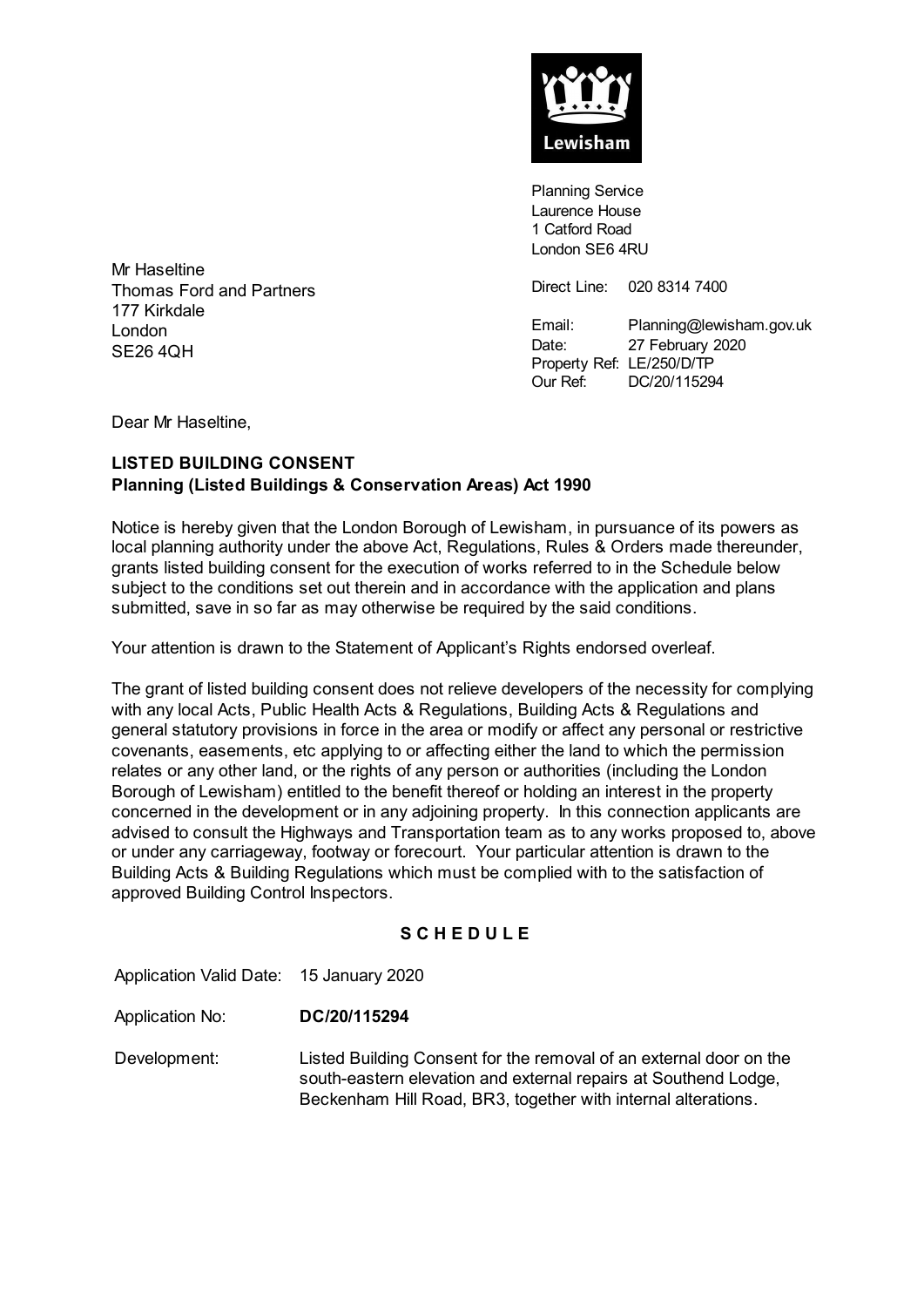### **C O N D I T I O N S**

1. The development to which this permission relates must be begun not later than the expiration of five years beginning with the date on which the permission is granted.

**Reason:** As required by Section 18 of the Planning (Listed Buildings and Conservation Areas) Act 1990.

2. The development shall be carried out strictly in accordance with the application plans, drawings and documents hereby approved and as detailed below:

EX-01; EX-02; EX-10; EX-11; EX-15; PL-01; PL-02 received 15th January 2020; DET-14 Rev C2 received 13th February 2020.

**Reason:** To ensure that the development is carried out in accordance with the approved documents, plans and drawings submitted with the application and is acceptable to the local planning authority.

3. All new external and internal works and finishes and works of making good to the retained fabric shall match the existing original work adjacent in respect of methods, detailed execution and finished appearance unless otherwise approved in writing by the Local Planning Authority.

**Reason:** To ensure that special regard is paid to protecting the special architectural and historic interest and integrity of the building under Section 16 of the Planning (Listed Buildings and Conservation Areas) Act 1990.

## **I N F O R M A T I V E S**

- A. **Positive and Proactive Statement:** The Council engages with all applicants in a positive and proactive way through specific pre-application enquiries and the detailed advice available on the Council's website. On this particular application, positive discussions took place which resulted in further information being submitted.
- B. You are advised that Listed Building Consent will be required for any new pipes, soil-stacks, flues, vents or ductwork that would be fixed to the external faces of the building.

Yours sincerely

 $\Lambda$ a-

Emma Talbot Director of Planning

**Statement of Applicant's Rights arising from Grant of Listed Building Consent subject to conditions:-**

#### **Appeals to the Secretary of State**